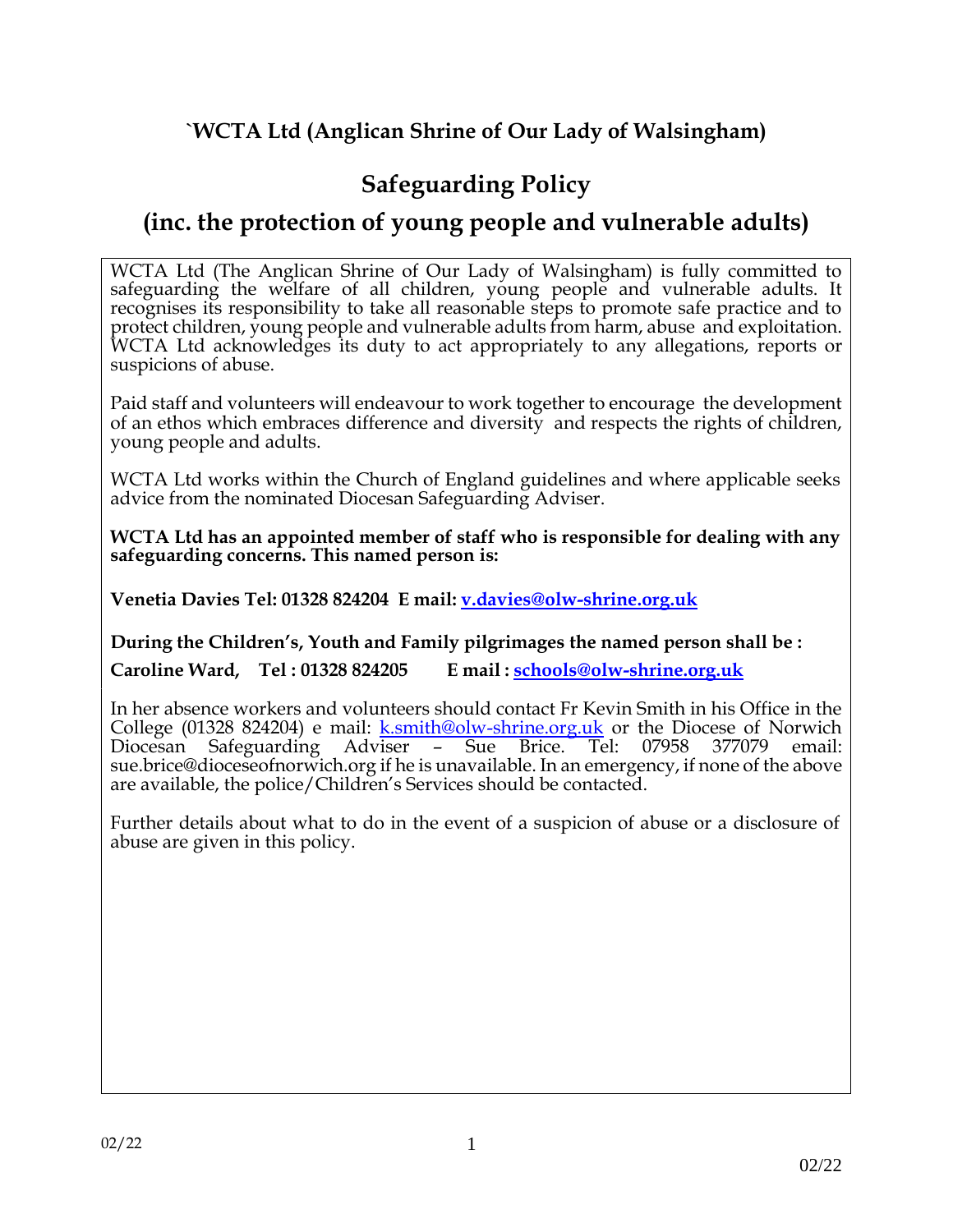# **Our work with children, young people and vulnerable adults**

The Schools Department and Hospitality Directorate welcome people of all ages to the Shrine including children, young people and vulnerable adults from schools, colleges, parishes and other institutions for day and residential visits. A series of 'special events' for children, young people and families are organised throughout the year, some take place on the shrine site where accommodation is provided in our buildings and others in designated areas e.g. a campsite on the outskirts of the village.

### **The purpose of this policy**

This policy and the procedures outlined herein are in place to ensure that all concerns about the care and protection of children/young people/vulnerable adults are effectively managed. All workers (both paid and volunteers) are required to implement the procedures, not solely those who work with children/young people/vulnerable adults.

### **The purpose of these procedures**

These procedures have been designed to ensure the welfare and protection of all children/young people and vulnerable adults who access the services of WCTA Ltd.

These procedures recognise that the protection of children/young people and vulnerable adults can be a very difficult subject for workers to deal with to the extent that it is sometimes easier to close your eyes to what is happening or believe that it is somebody else's problem to deal with.

WCTA Ltd. is committed to the belief that *this is everyone's responsibility* and therefore the aim here is to provide guidelines that will enable workers and volunteers to act appropriately regarding any concerns that arise in respect of a child/young person/vulnerable adult.

In implementing this policy WCTA Ltd will:

- Ensure that all workers understand their legal and moral responsibility to protect children, young people and vulnerable adults from harm, abuse and exploitation;
- Ensure that all workers understand their responsibility to work to the standards that are detailed in WCTA's Safeguarding Policy and work at all times towards maintaining high standards of practice;
- Ensure that all workers understand *their duty to report* concerns that arise about a child, young person, vulnerable adult's or a worker's conduct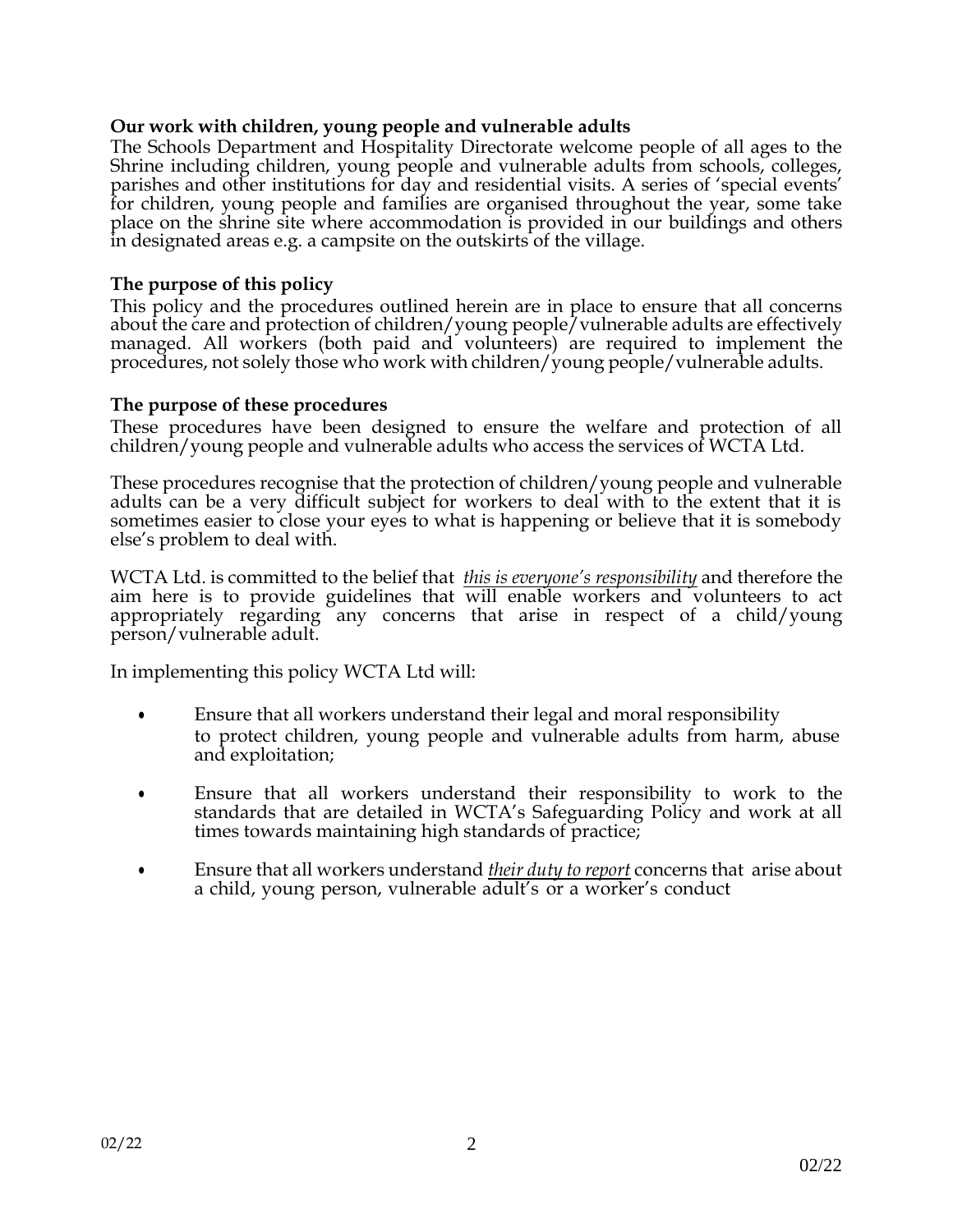towards a child/young person or vulnerable adult, to WCTA's named person for child protection;

- Ensure that the named person understands her responsibilities to refer any child protection concerns to the statutory child protection agencies (i.e. Police/Social Workers/Children's Services/Diocesan Safeguarding Adviser as appropriate);
- Ensure that any procedures relating to the conduct of workers are implemented in a consistent and equitable manner;
- Provide opportunities for all workers to develop their skills/training and knowledge particularly in relation to the welfare and protection of children and young people;
- Ensure that children and young people are enabled to express their ideas and views on a wide range of issues and will have access to WCTA's complaints procedure;
- Endeavour to keep up to date with national developments relating to the welfare and protection of children and young people/vulnerable adults.

#### **The role and responsibilities of Caroline Ward (named person for child safeguarding during the Children's, Youth and Family Pilgrimages) are:**

- To ensure that all staff are aware of what they should do and who they should go to if they are concerned that a child/young person/vulnerable adult may be subject to abuse or neglect and to offer basic training.
- Ensure that any concerns about a child/young person/vulnerable adult are acted on, clearly recorded, referred on where necessary and followed up to ensure the issues are addressed.
- To record any reported incidents in relation to a child/young person/vulnerable adult or breach of child protection policies and procedures. These will be kept in a secure place and the contents will be confidential.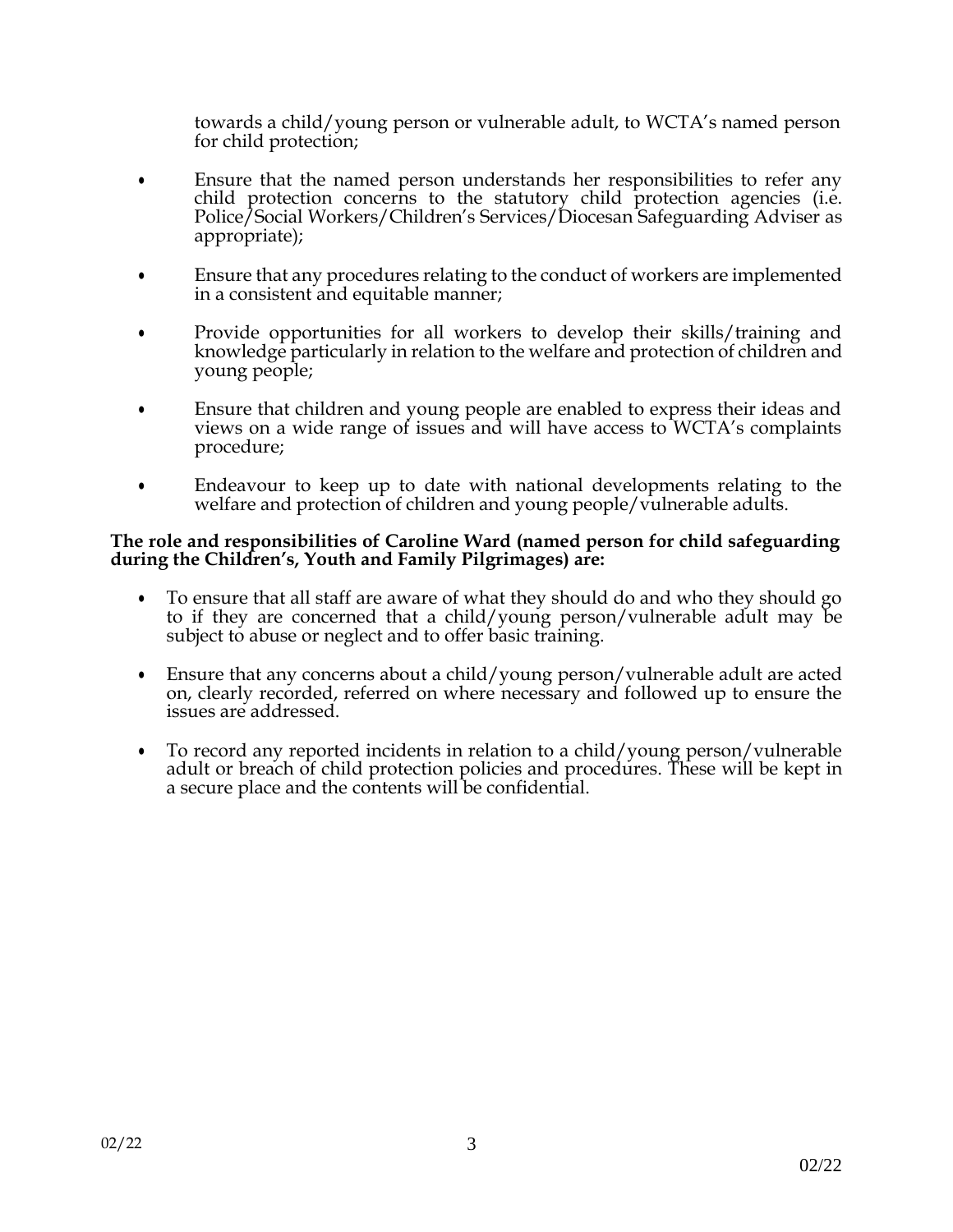# **Categories of Abuse**

WCTA Ltd will ensure that all staff members and volunteers gain understanding and basic awareness of categories of abuse through appropriate 'in house' or advanced training, as is necessary.

## *See appendix for definitions of categories of abuse*

## **What is a 'vulnerable adult'?**

There are various definitions of what a "Vulnerable Adult" is. Two of them are:

**NHS definition:** Broadly speaking, a vulnerable adult is aged 18 or over, receives or may need community care services because of a disability, age or illness and who is or may be unable to take care of themselves or protect themselves against significant harm or exploitation.

**Church of England definition:** Any adult aged 18 or over who, by reason of mental or other disability, age, illness or other situation is permanently or for the time being unable to take care of him or herself, or to protect him or herself against significant harmor exploitation. *(Promoting a Safe Church)*

### **A vulnerable person has the right to:**

- Be treated with respect and dignity;
- Have their privacy respected;
- Be able to lead as independent a life as possible;
- Be able to choose how to lead their life;
- Have the protection of the law;
- Have their rights upheld regardless of their ethnicity, gender, sexuality, impairment or disability, age, religion or cultural background;
- Be able to use their chosen language or method of communication;
- Be heard

### *(Human Rights Act 1998)*

#### **Becoming aware of abuse/concerns about a child/young person's/vulnerable adult's safety:**

All members of staff/volunteers will be made aware that abuse/suspicion of abuse/concerns about safety may come to light in a number of ways:-

• A child/young person/vulnerable adult alleges that abuse has taken place (makes a disclosure to a staff member or volunteer) or says that they feel 'unsafe';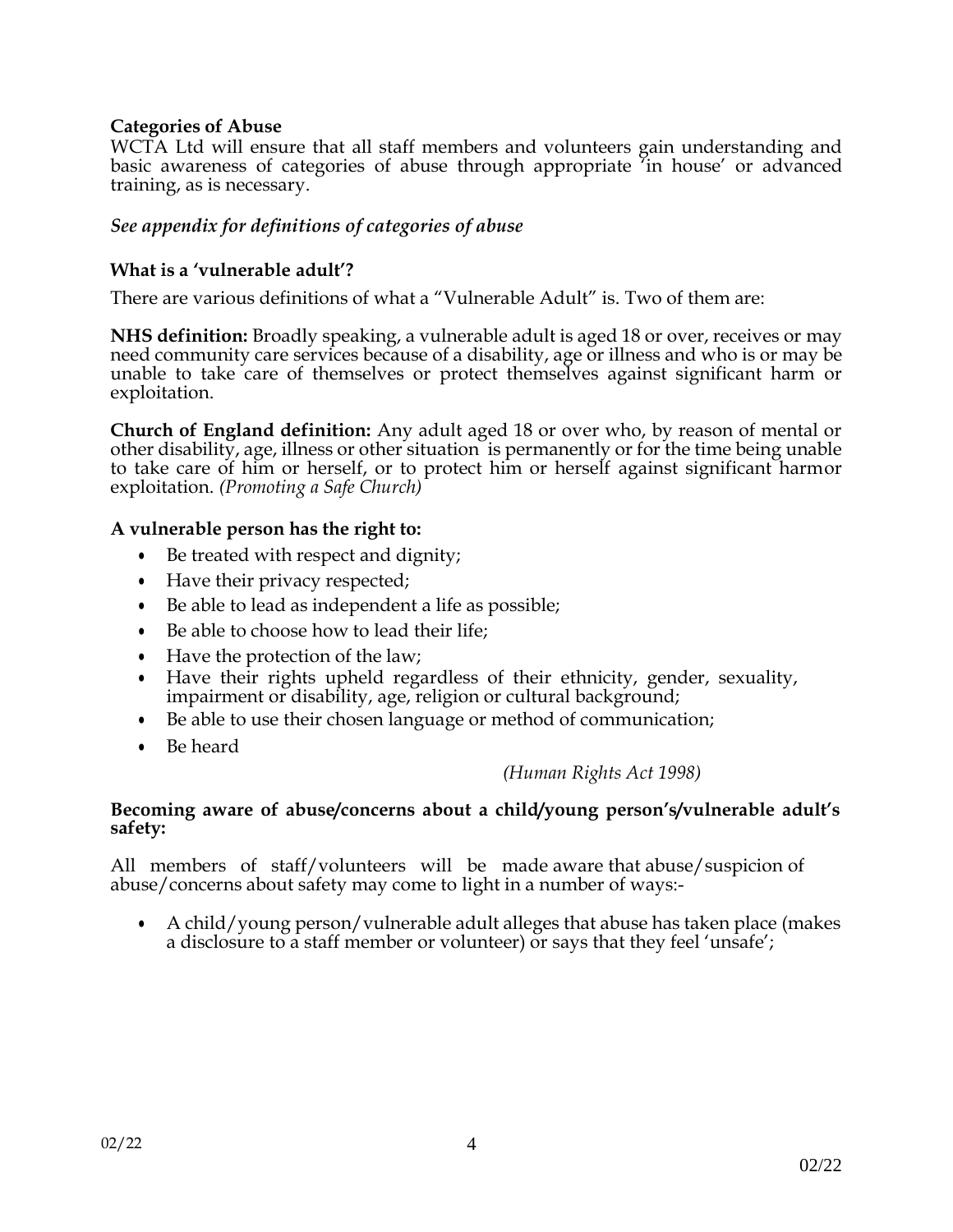- A third party/leader or teacher's concern is brought to our attention or an anonymous allegation is received;
- A child/young person/vulnerable adult's appearance, behaviour, play, drawing or statements are witnessed by a staff member/volunteer and alert them to suspicion of abuse and/or neglect;
- A child/young person/vulnerable adult reports an incident(s) of alleged abuse to a staff member/volunteer which occurred some time ago;
- A report is made regarding the serious misconduct of a worker (i.e. employee of WCTA Ltd or volunteer) towards a child or young person/vulnerable adult.

#### **Stages to be followed if there are concerns about a child/young person/vulnerable adult**

WCTA Ltd recognises that it has a duty to act on reports or suspicions of abuse. It also acknowledges that taking action in cases of abuse is never easy. However WCTA Ltd believes that the safety of the child/vulnerable adult should override any doubts or hesitations.

#### **When worrying changes are observed in a child's/young person's /vulnerable adult's behaviour, physical condition or appearance or if an individual makes a disclosure of abuse to a staff member/volunteer, he/she should:**

**For a visiting school group** inform the named person (Venetia Davies) and record concerns in writing on the designated form. The named person will then inform the school's head teacher *immediately* or contact Children's Services/Police if the individual appears to be in imminent danger. She will also inform the Priest Administrator of the situation.

**In the absence of the named person** the staff member concerned should contact the school's head teacher *immediately* using details supplied on the school's booking form in the School Administrator's Office and record details on our designated form, sign, date it, provide full details for the named person on her return. He/she should also inform the Priest Administrator of the situation.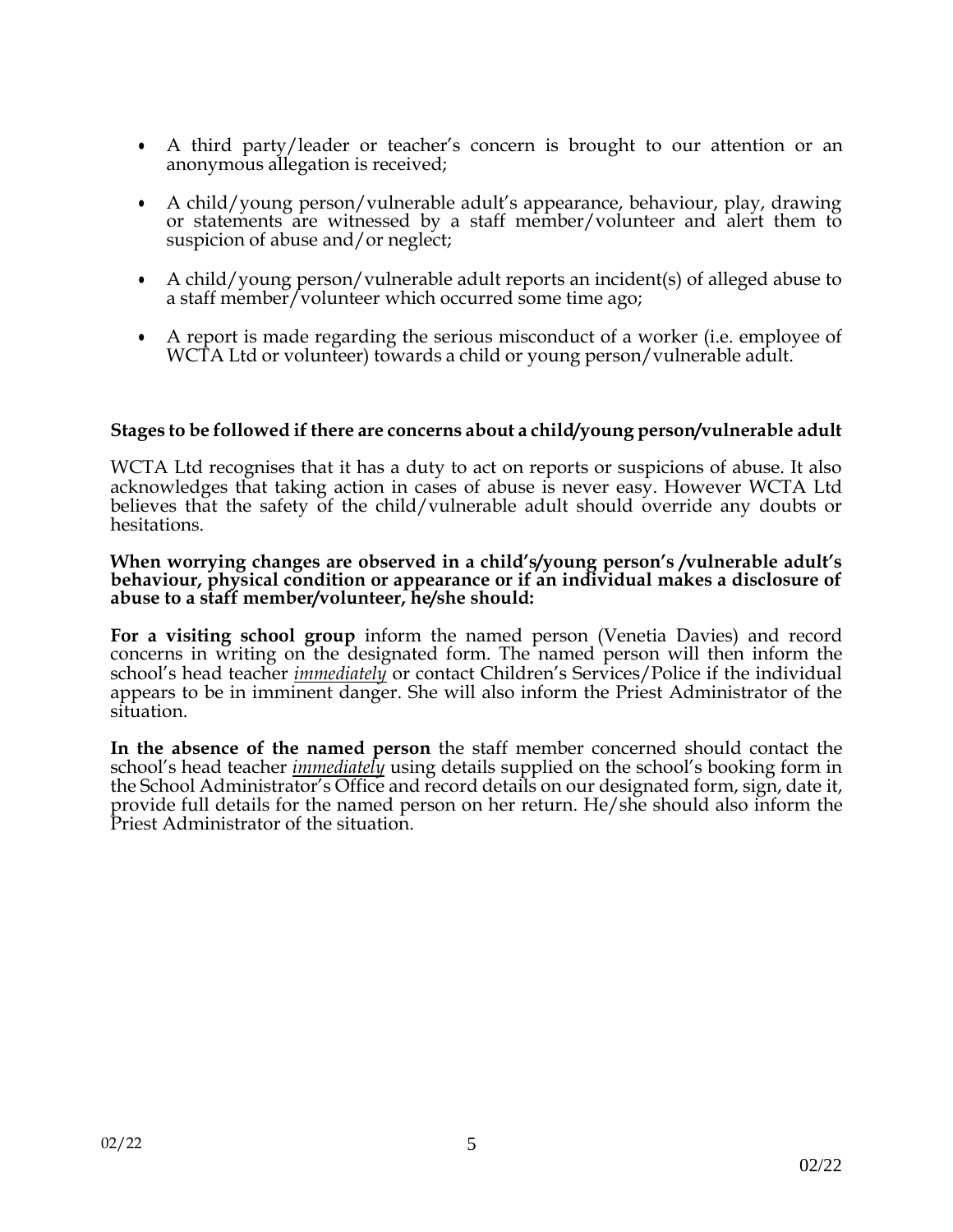If the staff member feels there is *imminent danger* to the individual concerned they should contact Children's Services/Police *immediately* and also inform the Diocesan Safeguarding Adviser of their actions. (See contact details in appendix).

#### **During a children's/youth event organised by WCTA Ltd or as part of a residential pilgrimage /family event in the event of a disclosure/report of abuse/concern:**

*Inform the named person* (Caroline Ward) immediately who will make contact with the group leader and individual concerned (if it is deemed appropriate/safe to do so). She will then record all details on the designated form, sign and date it (and request that the staff member does likewise). She will refer the matter to Children's Services/Police/Diocesan Safeguarding Adviser as appropriate. The Priest Administrator will also be informed of the actions taken.

*In the absence of the named person*, staff/volunteers should report the incident to Fr Kevin Smith, Priest Administrator, who will take action as above.

*In the absence of all designated persons:* the staff member/volunteer should contact the Diocesan Safeguarding Adviser or the Bishop's Chaplain in her absence and inform the Priest Administrator straight away. In the event of the above person being unobtainable Police/Children's Services should be contacted for advice.

*See appendix for contact details.*

#### **In a situation where a staff member/volunteer is working** *closely alongside* **a child/young person/vulnerable adult and has concerns/ or a disclosure has been made:**

Initially talk to the individual (if possible) about what you are observing. Do not ask leading questions but it is ok to ask, for example: 'I've noticed that you don't appear yourself today, is everything ok?' Always explain to children/young people/vulnerable adults that any information they have given *will not be kept secret – it has to be shared with others;*

Listen carefully to what they are telling you if a disclosure is being made and take it seriously;

*Never investigate, ask leading questions or take sole responsibility for a situation where an individual makes a disclosure – refer it on as soon as possible to the named person (Caroline Ward) and tell the individual(s) that you must do this.*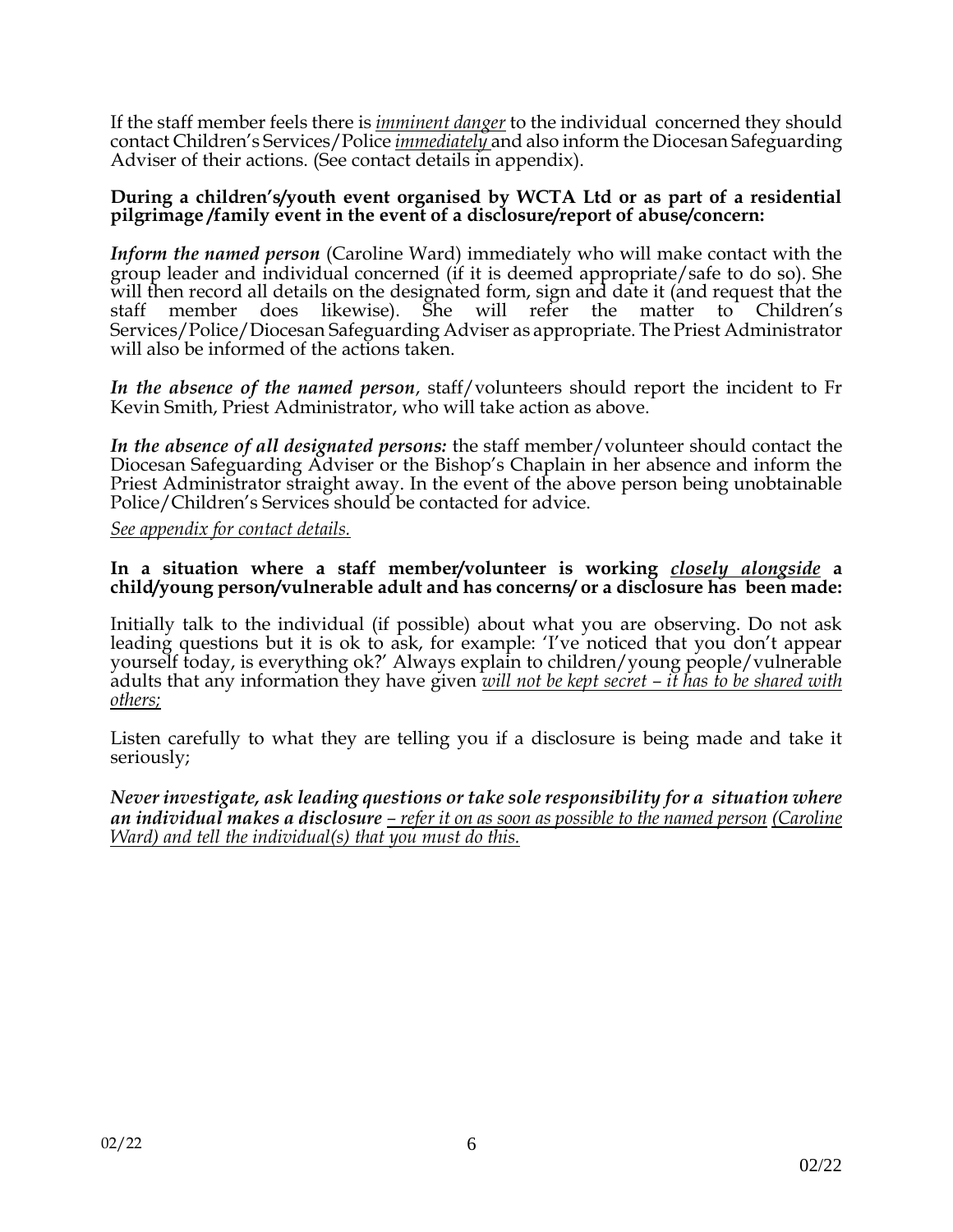Record what was said in writing as soon as possible after any disclosure using the designated form and ensure it is signed and dated. *Hand this to the named person immediately. She will then refer the matter to a head teacher/Children's Services/Police orDiocesan Safeguarding Adviser/Children's Services/police as appropriate.*

*In the absence of the named person,* contact Fr Kevin Smith, Priest Administrator (01328 824204*) or in his absence* seek advice from the Diocesan Safeguarding Adviser/Bishop's Chaplain or Children's services / Police in his absence.

The named person must respect confidentiality at all times and file documents securely.

# **The next stage**

The named person will take *immediate action* if there is a suspicion that a child has been abused or likely to be abused by following the procedures as outlined above. This must be followed up in writing.

The named person may also seek advice and clarity about a situation that is beginning to raise concern through the NSPCC National Child Protection Helpline on 0808 800 5000.

### **Managing Allegations made against a member of Staff or Volunteer**

WCTA Ltd. will ensure that any allegations made against members of staff/volunteers will be dealt with swiftly and in accordance with these procedures:

- The worker must ensure that the child/young person/vulnerable adult is safe and away from the person against whom the allegation is made.
- The named person for child protection/vulnerable adults should be informed immediately – in her absence the matter should be referred to Fr Kevin Smith, Priest Administrator or The Diocesan Safeguarding Adviser/Children's Services/Police if he is unavailable. In the case of an allegation involving the named person, the Priest Administrator and the Diocesan Safeguarding Officer should be informed immediately. Bishop Philip North, Master of Guardians will also be informed by the Priest Administrator.
- The named person should contact the Local Authority Designated Officer who is based at the Child Protection Unit (Norwich County Council – see appendix for details) for advice on how to proceed with the immediate situation. Outside of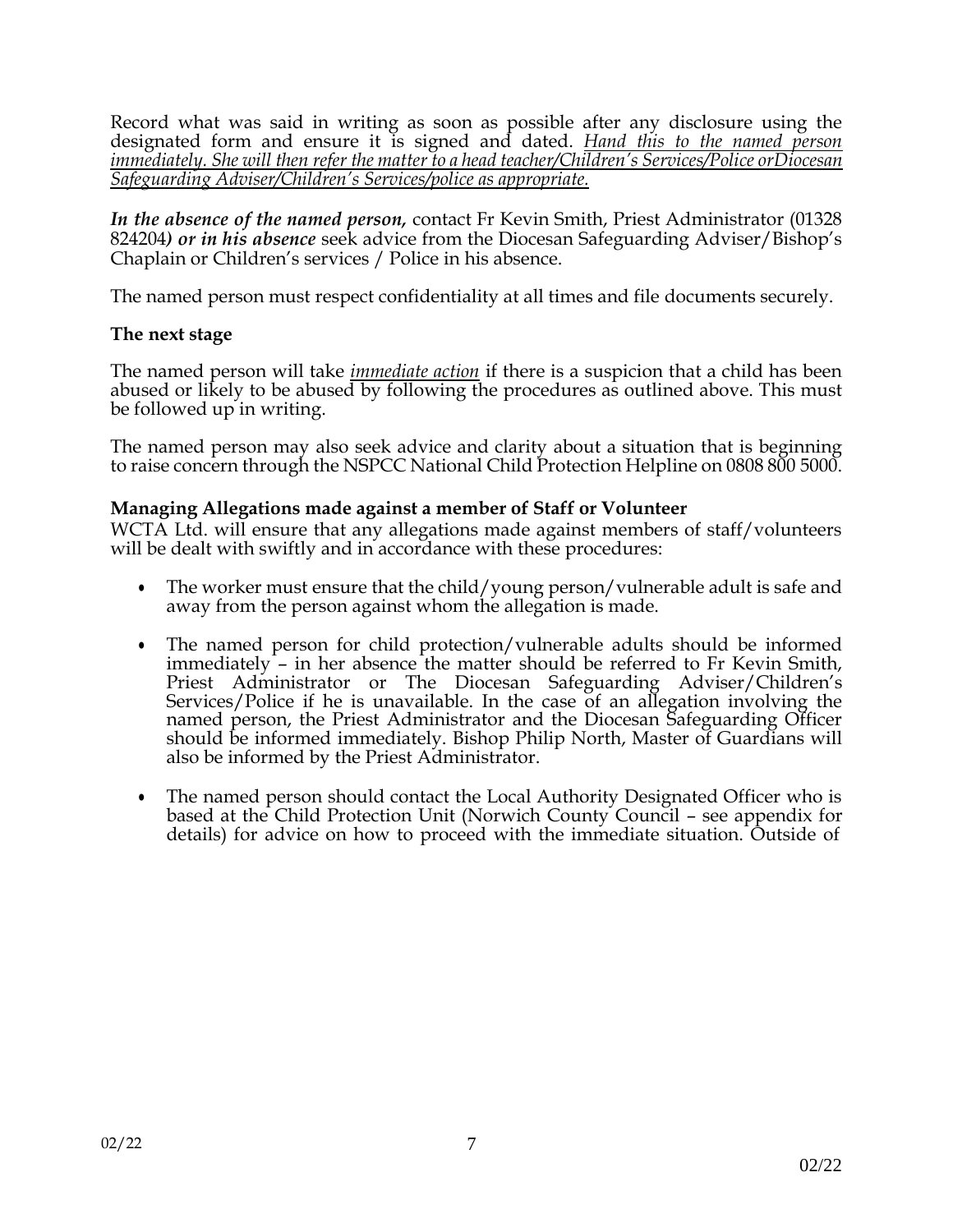working hours the emergency duty team can give advice and/or in the event of an emergency situation arising, the police.

- The individual who first received/witnessed the concern should make a full written record of what was seen, heard and/or told as soon as possible after observing the incident/receiving the report. It is important that the report is an accurate description. The named person (if appropriate) can support the worker during this process but must not complete the report for the worker. This report must be made available on request from either the police and/or social services.
- Regardless of whether a police and/or social services investigation follows, WCTA Ltd. will ensure that an internal investigation takes place and consideration is given to the question of disciplinary procedures. This may involve an immediate suspension and/or ultimate dismissal dependant on the nature of the incident. The Priest Administrator and the Master of Guardians, Bishop Philip North will instigate this process through the appropriate channels on behalf of WCTA Ltd.

# **Recording and managing confidential information**

The designated form (see appendix) should be completed initially by the staff member/volunteer who receives any allegation or has concerns. Any additional reports (including the named person's written account of what has been reported and by whom) will be attached and stored with this form in a marked file. These will be stored in the Priest Administrator's Office by the Safeguarding Officer – Venetia Davies.

WCTA Ltd's department heads manage confidential information relating to each of their respective departments in accordance with data protection guidelines

All confidential information relating to employees is stored securely in the Shrine Office, Common Place under the supervision of Marisa Kontochristos, Office Manager. This office also acts as the Human Resources Department for WCTA Ltd.

All of the above information will only be shared as requested by Children's Services/Police/Legal representatives acting for those involved/Head Teachers and Governors (in school situations).

WCTA Ltd fully recognises and respects the rights of all children/young people/ vulnerable adults/employees and volunteers to confidentiality *unless it considers they could be at risk of abuse or harm.* In such a situation the named person for child protection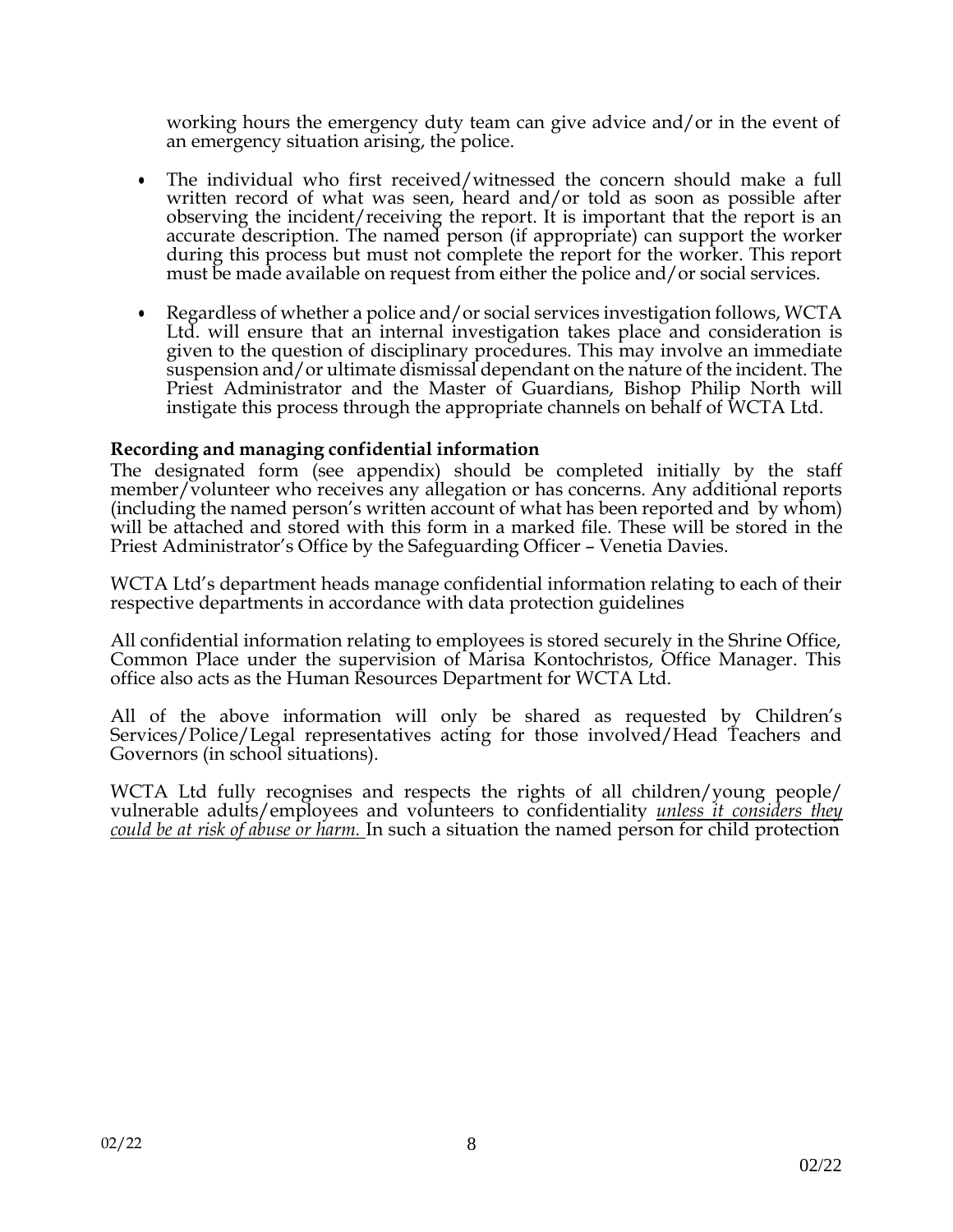(or other designated staff member who is dealing with the situation on her behalf) will make individuals fully aware of this requirement.

## **Principle of Proportionality**

The key factor in deciding whether or not to disclose confidential information is Proportionality. Is the proposed disclosure a proportionate response to the need to protect the welfare of the child/young person/vulnerable adult?

The amount of confidential information disclosed, and the number of people to whom it is disclosed, should be no more than is strictly necessary to meet the public interest in protecting the health and wellbeing of the child/young person/vulnerable adult.

The more sensitive the information is, the greater the 'person focused' need must be to justify disclosure and the greater the need to ensure that only those professionals who have to be informed receive the material ('the need to know' basis).

### **Relevant Factors:**

- What is the purpose of the disclosure?
- What is the nature and the extent of the information to be disclosed?
- To whom is the disclosure to be made (and is the recipient under a duty to treat the material as confidential)?
- Is the proposed disclosure a proportionate response to the need to protect the welfare of the child/YP/vulnerable adult to whom the confidential information relates?

# **Equal Opportunities**

WCTA Ltd is committed to equal opportunities when recruiting staff/volunteers.

# **Employment of ex-offenders**

CRB/DBS disclosure checks are carried out on all volunteers/employees. The named person will contact the Diocesan Safeguarding Adviser before appointing an employee/volunteer with a criminal record. The Diocesan Safeguarding Adviser will automatically be notified by DDC (the registered body that processes our CRB/DBS disclosures on behalf of the Diocese of Norwich) if a CRB/DBS disclosure reveals previous convictions. It may also be necessary to notify the shrine's insurers if the decision is made to employ a person with a criminal record.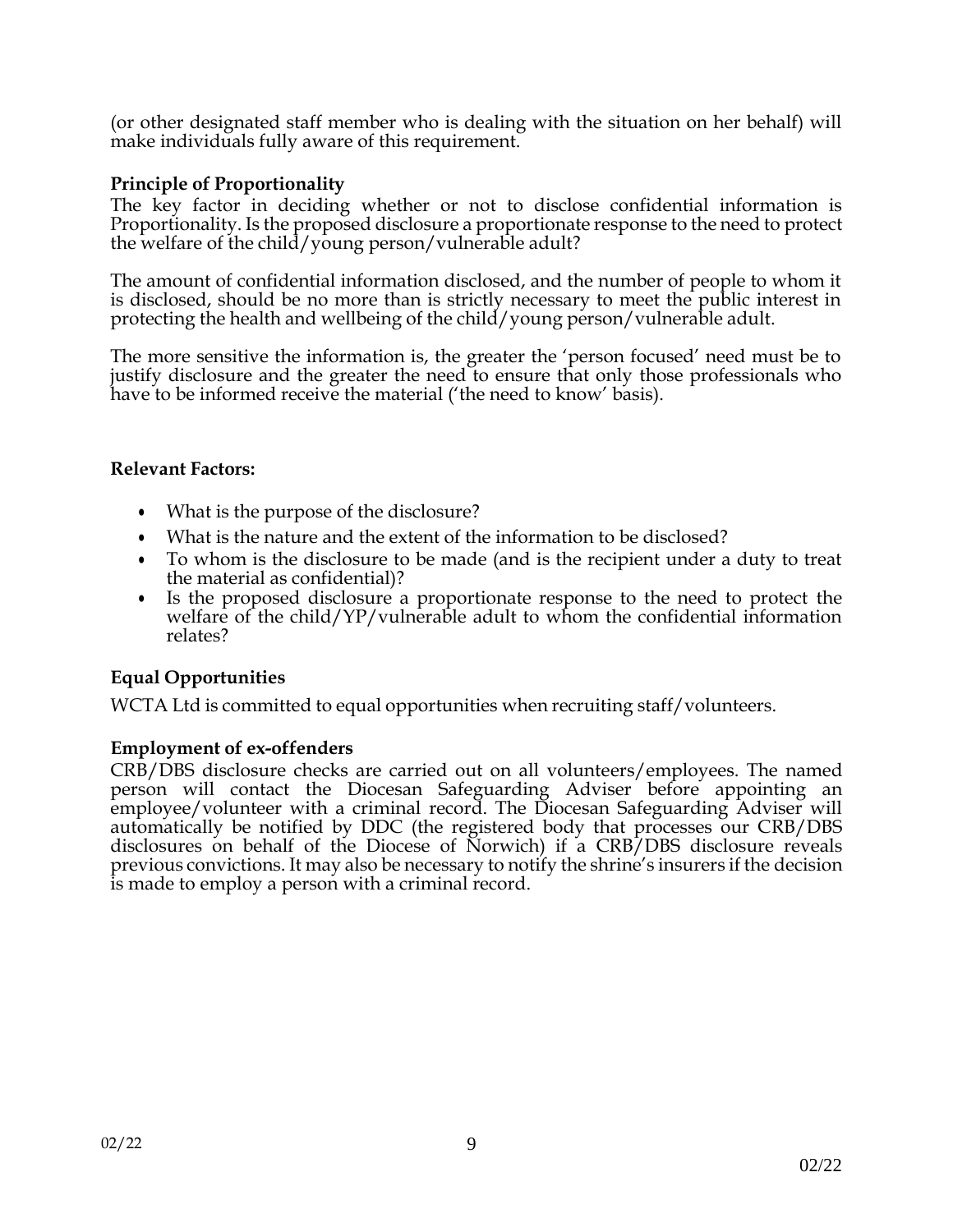# **APPENDIX A**

# **Emergency Contacts**

# **Venetia Davies, named person for Safeguarding – Tel: 01328 824204**

E mail: [v.davies@olw-shrine.org.uk](mailto:v.davies@olw-shrine.org.uk)

(At weekends contact via Hospitality Department on 01328 820239)

# **Caroline Ward, named person for Safeguarding during the Children's Pilgrimage**

Tel : 01328 824205 Email : [Schools@olw-shrine.org.uk](mailto:Schools@olw-shrine.org.uk)

**Fr Kevin Smith,** Priest Administrator (Deputy as named person) – Tel: 01328 824204 E mail: [k.smith@olw-shrine.org.uk](mailto:k.smith@olw-shrine.org.uk)

**Diocesan Safeguarding Adviser Sue Brice** – Tel: 07958 377079 E mail: [sue.brice@dioceseofnorwich.org.](mailto:sue.brice@dioceseofnorwich.org) Bishop's House, Norwich NR3 1SB

Or in her absence : The Revd Canon Sally Theakston, Bishop's Chaplain 01603 614172

**Norfolk Police:** 101 (or 999 in emergency)

**Suffolk police**: 101 (999 in emergency)

**Local Authority Designated Officer – Norfolk County Council.** [LADO@norfolk.gov.uk](mailto:LADO@norfolk.gov.uk)

**Norfolk Children's Services, Tel: 0344 800 8014 (This is a central switchboard number – tell them the nature of your call and they will pass you on to the relevant team. This number is also in operation 'out of hours'. )**

**Suffolk Children's Services: 0808 800 4005**

### **Other useful advice numbers:**

**Churches Child Protection Advisory Service (PCCA):** 0845 120 4550 **NSPCC Child Protection Helpline** – 24 hr service – Tel: 0808 800 5000 E mail: [help@nspcc.org.uk](mailto:help@nspcc.org.uk) **NSPCC Asian Helpline**, multi lingual service – ask about this if you require it when you call number above. **Childline**: 0800 1111 **DDC (**Due Diligence Checking – for CRB/DBS) registered body for Norwich Diocese: Tel 0845 644 3298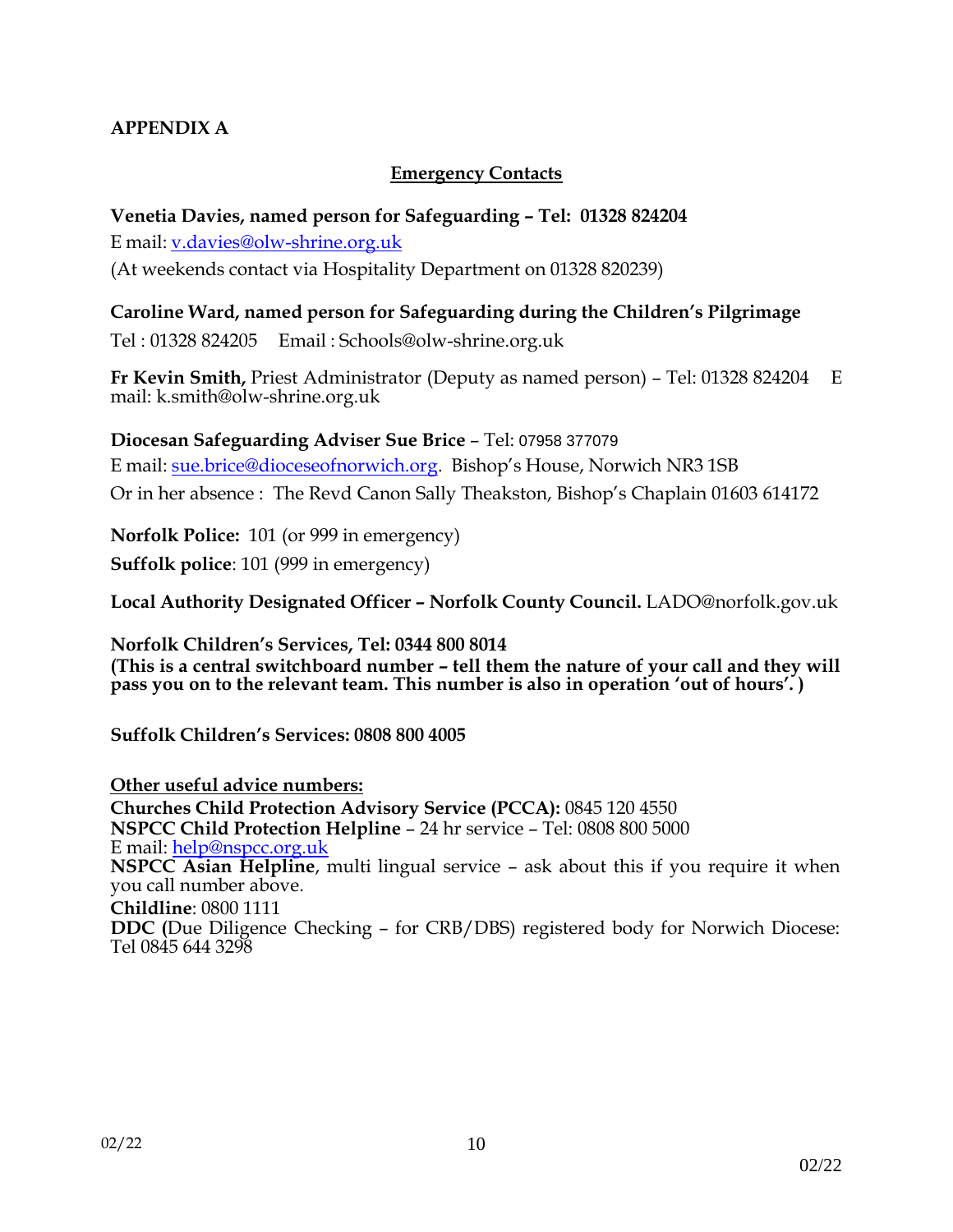#### **APPENDIX B**

#### **WCTA Ltd – The Anglican Shrine of Our Lady of Walsingham**

#### **REPORT OF SUSPECTED/DISCLOSED ABUSE CONCERNING A CHILD/YOUNG PERSON OR VULNERABLE ADULT**

**This form must be completed by the employee/volunteer who suspects or witnesses abuse or to whom a disclosure has been made by a child/young person or vulnerable adult on shrine premises or during an educational visit/special event.**

| Full name of child/young person/vulnerable adult concerned                                                     |
|----------------------------------------------------------------------------------------------------------------|
|                                                                                                                |
| ,我们也不能在这里的时候,我们也不能在这里的时候,我们也不能会在这里的时候,我们也不能会在这里的时候,我们也不能会在这里的时候,我们也不能会在这里的时候,我们也                               |
| Name of their next of kin                                                                                      |
|                                                                                                                |
| Telephone number (inc mobile if available)<br><u>Letter and the summer control of the summer summer summer</u> |
|                                                                                                                |
| Name and contact details of school (if applicable) and name of head teacher                                    |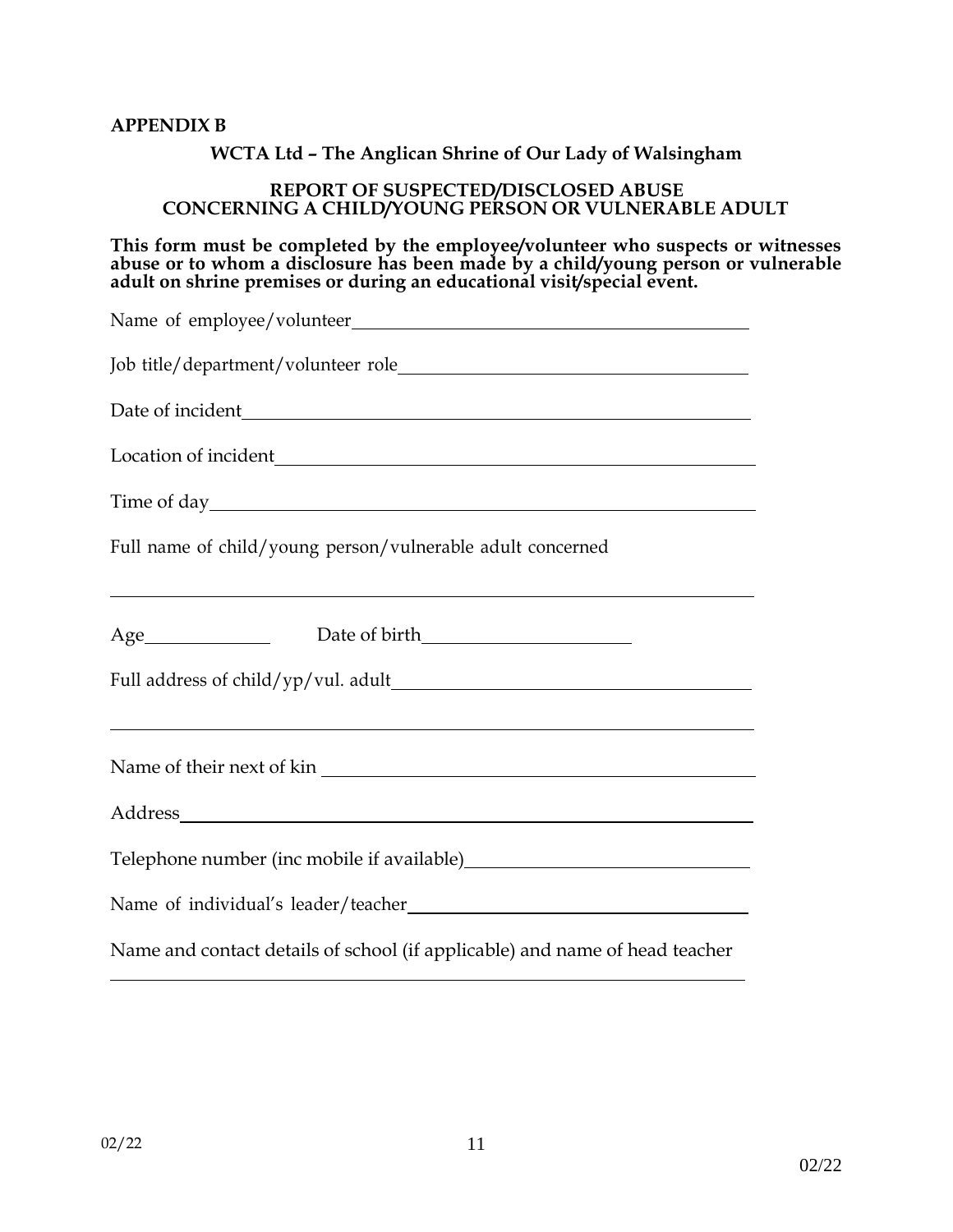### **Report**

*Please record clearly and accurately below everything that has taken place giving as much detail as you can. Please state clearly at the end what immediate action you are taking next. A second sheet may be attached should you require more space. Please sign and date it. Please hand this report form to the named person – Caroline Ward or her deputy immediately. Follow policy procedures in her absence.*

Signed Print name Date and time\_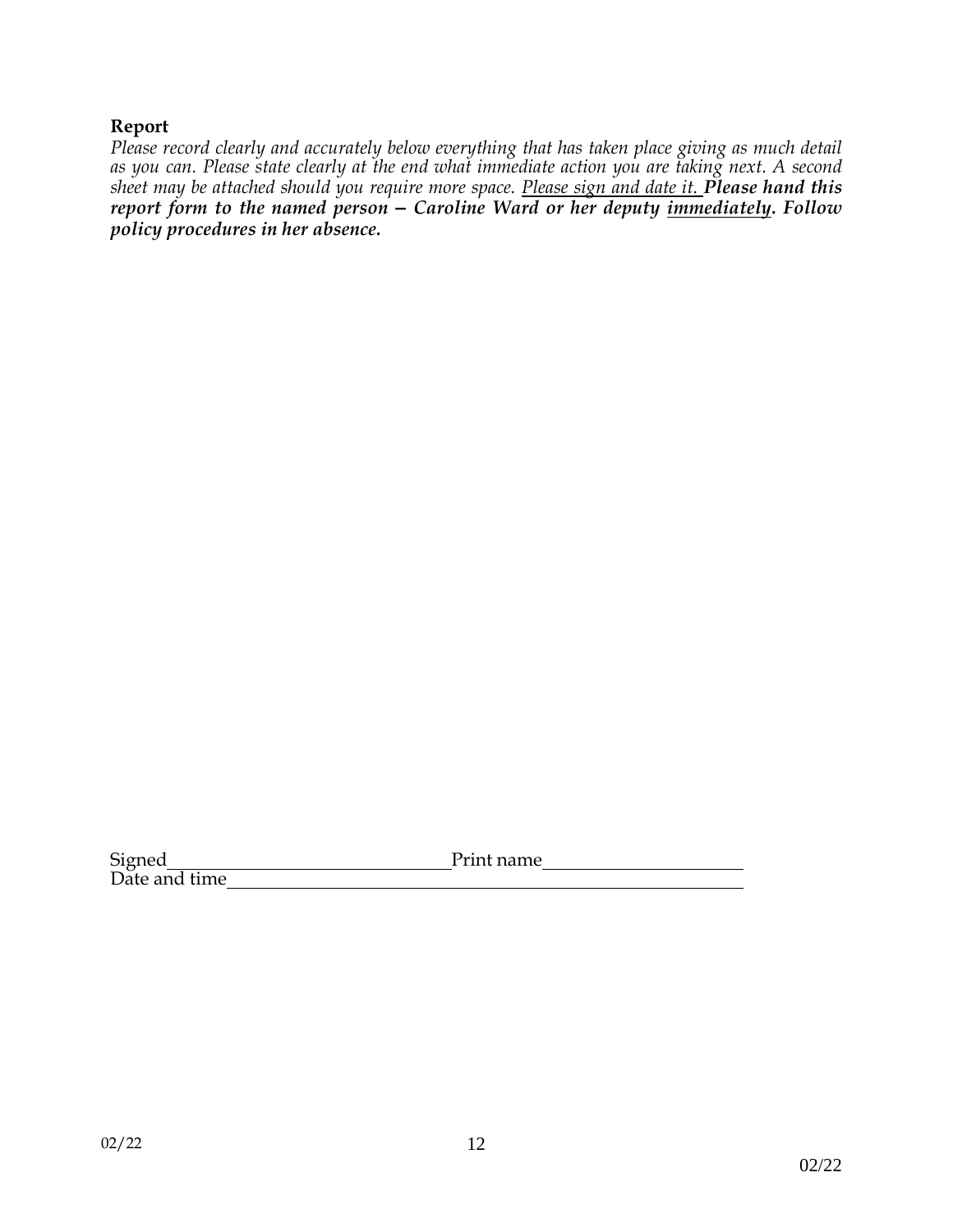# **APPENDIX C CATEGORIES OF ABUSE - CHILDREN**

Four definitions of child abuse are used by every local authority in England and Wales:

**Neglect:** Persistently or severely neglecting a child Failing to protect a child from danger. Failure to carry out important aspects of care. *e.g. Inadequate food, clothes or warmth; neglect of medical needs; leaving young children alone and unsupervised, neglect of basic emotional needs.*

**Physical abuse:** Actual or likely physical injury to a child

*e.g. hitting, shaking, burning or scolding, biting, giving poisonous substances or inappropriate drugs or alcohol. Physical harm may also be caused when a parent or carer fabricates the symptoms of, or deliberately induces illness in, a child.*

**Sexual abuse:** Involves forcing or enticing a child to take part in sexual activities, whether or not the child is aware of what is happening.

*e.g. vaginal or anal penetration or fondling of a child, masturbation or oral sex, involving the child in watching sexually explicit or pornographic material, indecent exposure, grooming a childin preparation for abuse (including via the internet)*

Sexual abuse is not solely perpetrated by adult males. Women can also commit acts of sexual abuse, as can other children.

**Emotional abuse:** Persistently or severely emotionally ill-treating a child. Rejecting a child and thus causing an actual or likely effect on their development.

*e.g. threatening behaviour, bullying, verbal attacks, coercion, taunting, shouting, rejecting behaviour, deprivation of social contact, racial harassment.*

#### **The House of Bishop's Report adds a fifth category which is defined as:**

**Spiritual abuse:** 'Within faith communities, harm can also be caused by the inappropriate use of religious belief or practice. This can include the misuse of the authority of leadership or penitential discipline, oppressive teachings or intrusive healing and deliverance ministries. If such inappropriate behaviour becomes harmful, it should be referred for investigation in co-operation with the appropriate statutory agencies.'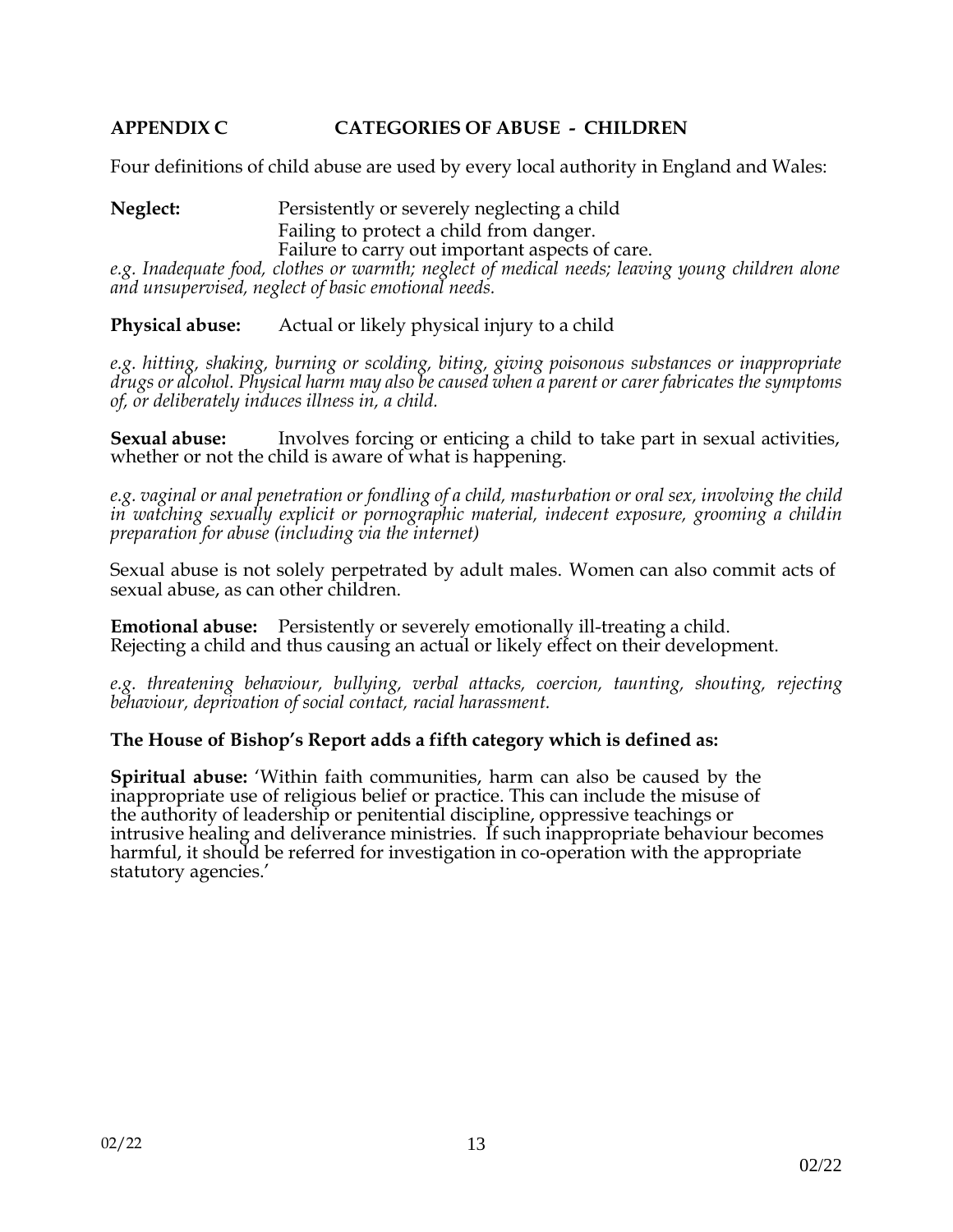#### **APPENDIX D**

#### **DIFFERENT FORMS OF ABUSE - YOUNG PEOPLE/VULNERABLE ADULTS**

- **Physical** e.g. ill-treatment such as hitting, slapping, pushing, whether or not it causes physical injury; racially or religiously motivated attacks; a requirement for someone to work in an unsafe environment.
- **Emotion or psychological** e.g. use of threats or fear; misuse of power in a relationship, bullying, harassment, lack of privacy or choice, deprivation or social contact or deliberate isolation, making someone feel worthless, verbal abuse, humiliation, blaming, coercion.
- **Neglect** e.g. any neglectful pattern of behaviour which seriously impairs another person. Can include failure to intervene, not giving personal care, deliberately` withholding visual or hearing aides or food or drink, restricting access to medical services, denying contact with family etc.
- **Sexual** e.g. any sexual act carried out without the informed consent of the other both contact and non-contact.

No-one should enter a sexual relationship with a person for whom they have pastoral responsibility or have a position of trust. Non-contact abuse includes sexual remarks and suggestions, introduction to indecent material, indecent exposure. Contact abuse may include rape, indecent assault, being forced to touch another person, sexual intercourse or being pressured to consenting to sexual acts.

- **Spiritual** e.g. forcing religious ideas onto people, inappropriate use of religious belief or practice, intrusive healing or deliverance ministries.
- **Financial or legal** e.g. wilful extortion or manipulation of vulnerable adult's legal or civil rights. Misappropriation of moneys or goods, misuse of finance or property, exploitation of a person's resources, misuse of a position of authority to persuade a person to make gifts or legacies or change a will.